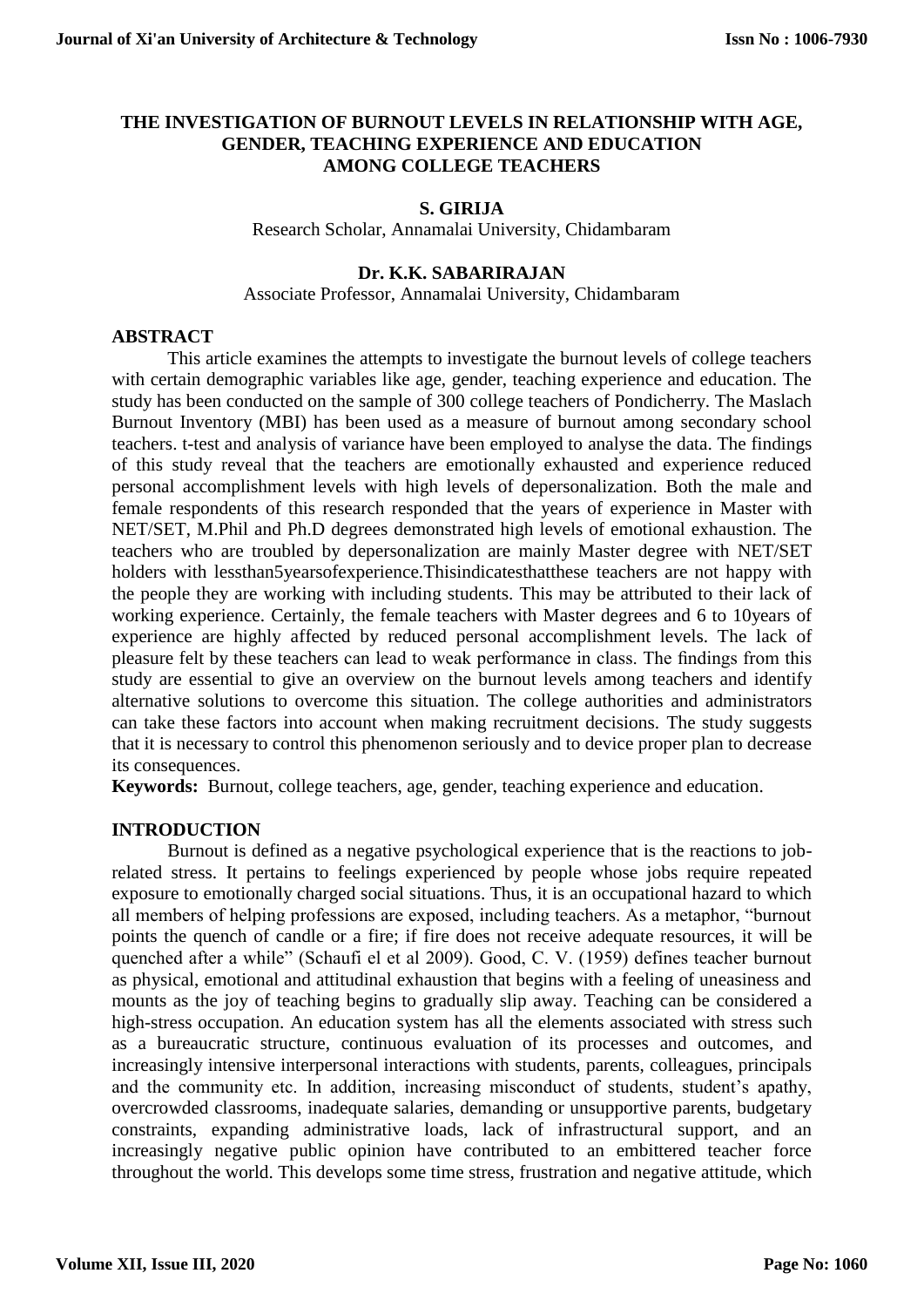results into teacher burnout. Vercambre and others (2009) found gender differences in burnout. Their study revealed that female teachers are more prone to high emotional exhaustion and reduced personal accomplishment whereas male teachers are more susceptible to high depersonalization. Brouwers (2011) tried to explore the relationship between age and teaching profession. He carried out the study on 311 physical education teachers and found that teachers have greater risk of falling victim to burnout as they grow older. Matin and others (2012) examined relationship between demographic variables and job burnout. The study revealed that the job burnout of employees in organizations may lead to the intention to leave the job. However, the researchers did not find any relationship between demographic variables(education and teaching experience) and burnout. Literature on burnout appears to support the notion that effects of burnout are associated with many problems of teachers. This phenomenon has been intensively explored by various researchers. Teachers are usually high achievers who like to work hard and are always looking for ways to improve. These traits are commendable but can mean that educators fall prey to perfectionism and don't leave enough time for rest and recuperation. The act of teaching is giving opportunities, ideas, knowledge, and guidance to students. But you can't do this effectively if you're running on empty. Take care of your needs, balance your life for optimum health, and regularly check in on your own mental wellness. That's the best system for [beating burnout—](https://www.wgu.edu/heyteach/article/10-ways-avoid-teacher-burnout-infographic1612.html)or avoiding it entirely

Singh and Billingsley (1996) found factors such as stress, burnout, work overload, and job dissatisfaction contribute to teacher attrition while factors such as, administrative support, reasonable role expectations, and decreased workplace stress contribute to teachers"intention to stay in teaching. The present study isan attempt to find out the extent of burnout among teachers working at secondary level.

### **OBJECTIVE OF THE STUDY**

The main aim of the study is to investigate the burnout levels of the educators with respect to age, gender, teaching experience and education.

#### **RESEARCH METHODOLOGY**

To fulfil the set objective of the proposed study, the data shall be collected through both primary and secondary sources.

#### **RESEARCH DESIGN**

Descriptive type of research method will be utilized in the study. On the whole the study will be descriptive in nature implying natural observation of the characteristics of the research subject without deliberate manipulation of the variables or control over the settings.

#### **DATA COLLECTION SOURCES**

To get a complete knowledge of the construct of Burnout, its operation and implications, primary and secondary data from every possible source will be obtained. Primary data will be collected by using questionnaire. And most of the secondary data literature will be studied from books, journals, case studies, Universities websites, and educational publications, newspapers and researches done on this construct and data shall also be collected from internet websites, which will facilitate recent trends and information in this area of research.

#### **THE STUDY POPULATION**

The study will cover teaching workforce employed in Colleges in Puducherry. Puducherry comprises of 4 Private Colleges affiliated to Pondicherry University.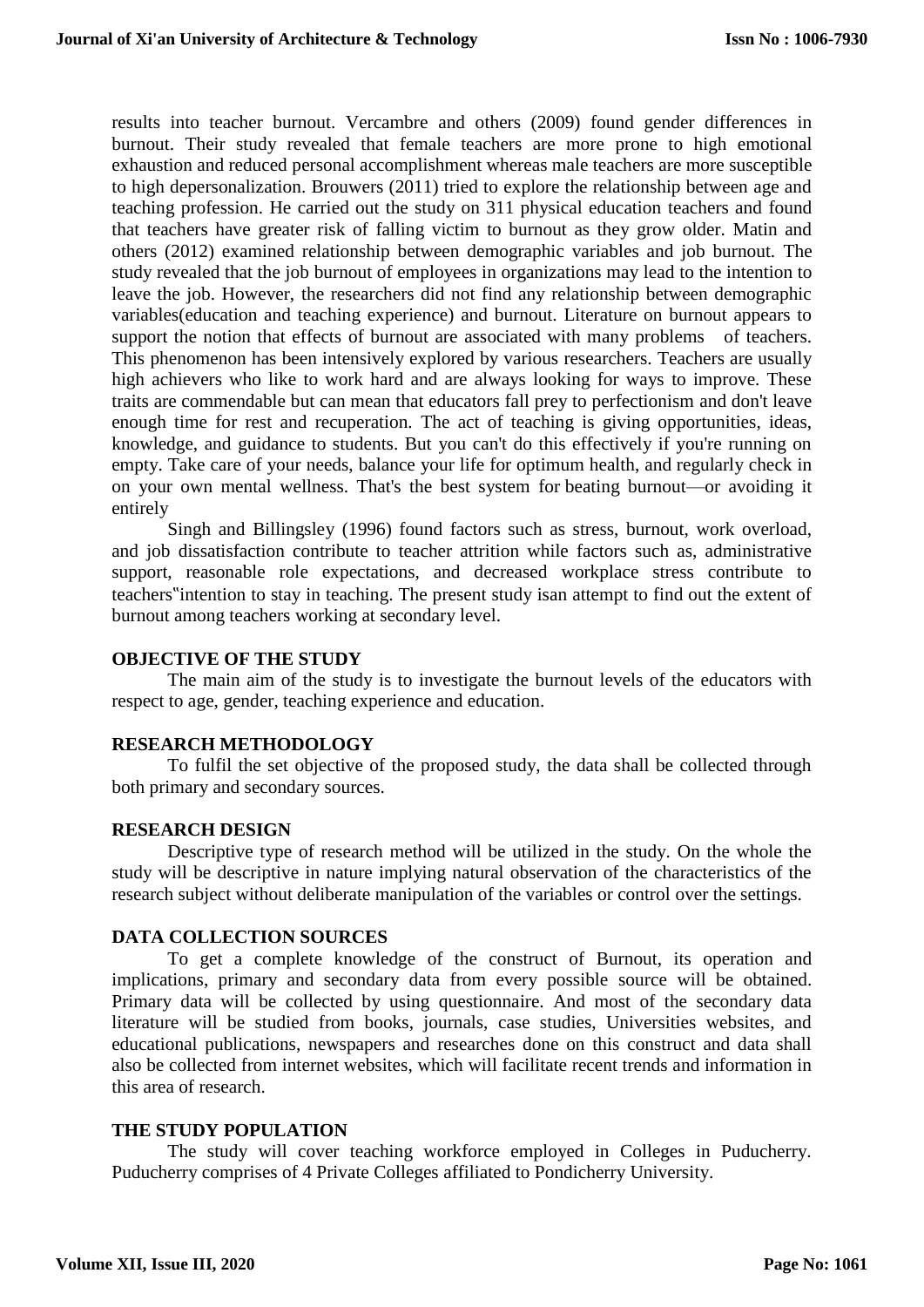### **SAMPLING TECHNIQUE AND SAMPLE SIZE**

Respondents will be drawn from colleges located in Puducherry. These colleges have been selected as it has maximum number of teaching staff in its area. For the purpose of better representation, quota sampling technique will be followed to draw the sample. The respondents will be drawn from both the types of colleges. The sample will consist of approximately 300 respondents well spread into all categories.

### **THE RESEARCH INSTRUMENT**

Data will be collected using a structured questionnaire to be designed for fulfilling each of the objectives. The standardized instrument the Maslach Burnout Inventory-Educator Survey (MBI-ES) will be used for measuring burnout level. This measure is a three-factor scale consisting of 22 items aiming to measure the three constituting aspects of burnout i.e., Emotional Exhaustion, Depersonalization and Personal Accomplishment. All 22 items are scored on a six-point Likert scale ranging from 0 (never) to 6 (everyday).

#### **STATISTICAL ANALYSIS**

The filled in questionnaires will be checked for completeness and then analysed with the help of SPSS. Other appropriate statistical techniques and tests will also be used according to the need and usage of scales in the data collection instrument so as to arrive at authentic conclusions.

### **RESULTS & ANALYSIS**

The following table describes the burnout level among college teachers:

| Level of<br>Burnout & its<br>dimension       | N   | <b>Mean</b>              | <b>Mean</b><br>(scale<br>value) | Standar<br>d<br><b>Deviatiol</b><br>$\mathbf n$ | <b>Standa</b><br>rd<br><b>Error</b><br><b>of</b><br><b>Mean</b> | Media Mod<br>$\mathbf n$ | e            | $\mathbf t$      | Sig.<br>$\mathbf{p}$<br>value) |
|----------------------------------------------|-----|--------------------------|---------------------------------|-------------------------------------------------|-----------------------------------------------------------------|--------------------------|--------------|------------------|--------------------------------|
| <b>Emotional</b><br><b>Exhaustion</b>        | 300 | 11.30<br>(26.90)<br>$\%$ | 23.5<br>(55.95<br>$\%$          | 6.61                                            | .38                                                             | 11                       | 12           | 31.92*<br>$\ast$ | .01                            |
| <b>Depersonaliz</b><br>ation                 | 300 | 6.19<br>(14.73)<br>$\%$  | 8.5<br>(20.30)<br>$\%$          | 5.84                                            | .33                                                             | 4.50                     | $\mathbf{1}$ | $6.86**$         | .01                            |
| <b>Personal</b><br><b>Accomplishm</b><br>ent | 300 | 41.96<br>(87.29)<br>%    | 36.5<br>(76.04)<br>$\%$         | 7.52                                            | .43                                                             | 44                       | 48           | 12.56*<br>$\ast$ | .01                            |
| <b>TOTAL</b>                                 | 300 | 59.43<br>(45%)           |                                 |                                                 | .69                                                             | 59                       | 63           |                  |                                |

### **TABLE 1 DESCRIPTIVE STATISTICS RELATED TO THE BURNOUT LEVEL AMONG COLLEGE TEACHERS**

\*\* significant at 0.01 level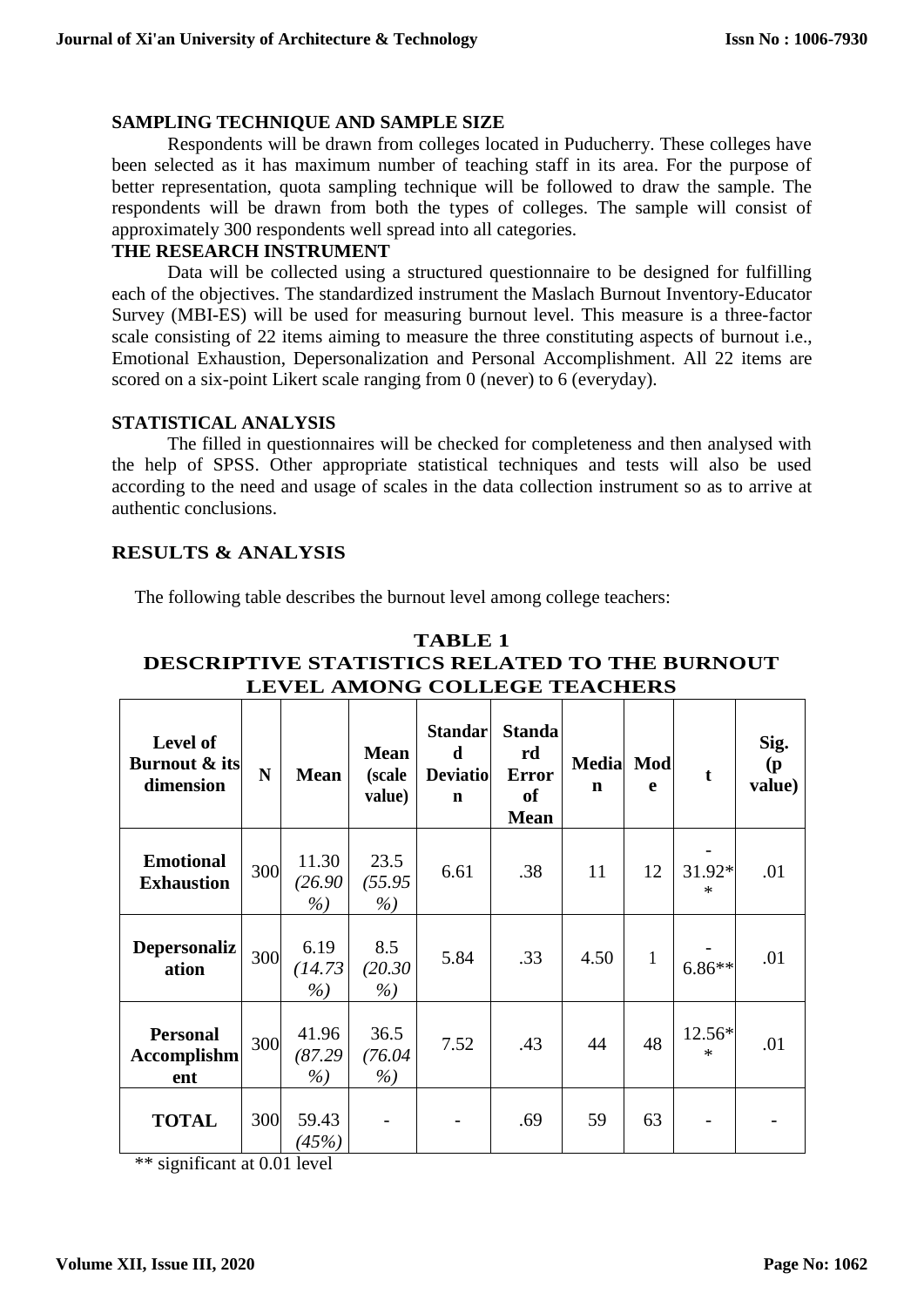It is clear from the table no.1 that the mean (scale value) is 23.5 (55.95%) and the mean score of the sample is 11.30 (26.90%) at the dimension of emotional exhaustion, which implies that the burnout level among teachers at secondary level is low. The standard deviation is 6.61, which means that the score can deviate from the mean by 6.61 on both positive and negative side. The standard error of mean is .38, which implies that the sample mean is deviating from the population mean by .38. Median (11) is the mid point of the sample and mode is 12 i.e. the most reoccurring score in the sample.

## **TABLE 2 DESCRIPTIVE STATISTICS RELATED TO THE BURNOUT AMONG TEACHERS AT COLLEGE LEVEL BELONGING TO DIFFERENT AGE GROUPS**

| Age         | N   | <b>Mean</b> | <b>Standard</b><br><b>Deviatio</b><br>n | <b>Standard</b><br><b>Error</b><br>of Mean | <b>Media</b><br>$\mathbf n$ | <b>Mode</b> | <b>ANOVA</b> | Sig.<br>$(p \text{ value})$ |
|-------------|-----|-------------|-----------------------------------------|--------------------------------------------|-----------------------------|-------------|--------------|-----------------------------|
| Up to<br>25 | 31  | 63          | 9.66                                    | 1.74                                       | 63                          | 63          |              |                             |
| $26 - 35$   | 138 | 60          | 12.66                                   | 1.04                                       | 59                          | 55          |              |                             |
| 36-45       | 82  | 58          | 12.54                                   | 1.38                                       | 57                          | 54          | 1.257        | .278                        |
| $46 - 60$   | 48  | 58          | 12.19                                   | 1.76                                       | 60                          | 52          |              |                             |
| $60+$       | 1   | 63          |                                         | -                                          | 63                          |             |              |                             |

\* significant at 0.05 level

The table no. 2 reveals that the mean score of secondary school teachers belonging to (upto 25) age group is 63, standard deviation is 9.66, which means that the scores can deviate from the mean by 9.66 on both positive and negative side. The standard error of mean is 1.74, which implies that the sample mean is deviating from the population meanby1.74. Median is 63 i.e. the mid point in the sample. Mode is 63 i.e.the most reoccurring score in the sample.

# **DESCRIPTIVESTATISTICSRELATEDTOTHEBURNOUTLEVEL OFMALEANDFEMALE TEACHERS AT COLLEGELEVEL**

**TABLE 3**

| Gende   N   |     |    | Mean Standar   Standar   Media |             |    | Mode  t |       | $\begin{bmatrix} Sig. \\ (p value) \end{bmatrix}$ |
|-------------|-----|----|--------------------------------|-------------|----|---------|-------|---------------------------------------------------|
|             |     |    | đ                              |             | n  |         |       |                                                   |
|             |     |    | Deviatio                       | Error of    |    |         |       |                                                   |
|             |     |    | n                              | <b>Mean</b> |    |         |       |                                                   |
| <b>Male</b> | 96  | 58 | 13.27                          | 1.35        | 58 | 63      |       | .067                                              |
| Femal       | 204 | 60 | 11.38                          | 80          | 60 | 55      | 1.840 |                                                   |
| e           |     |    |                                |             |    |         |       |                                                   |

\* significant at 0.05 level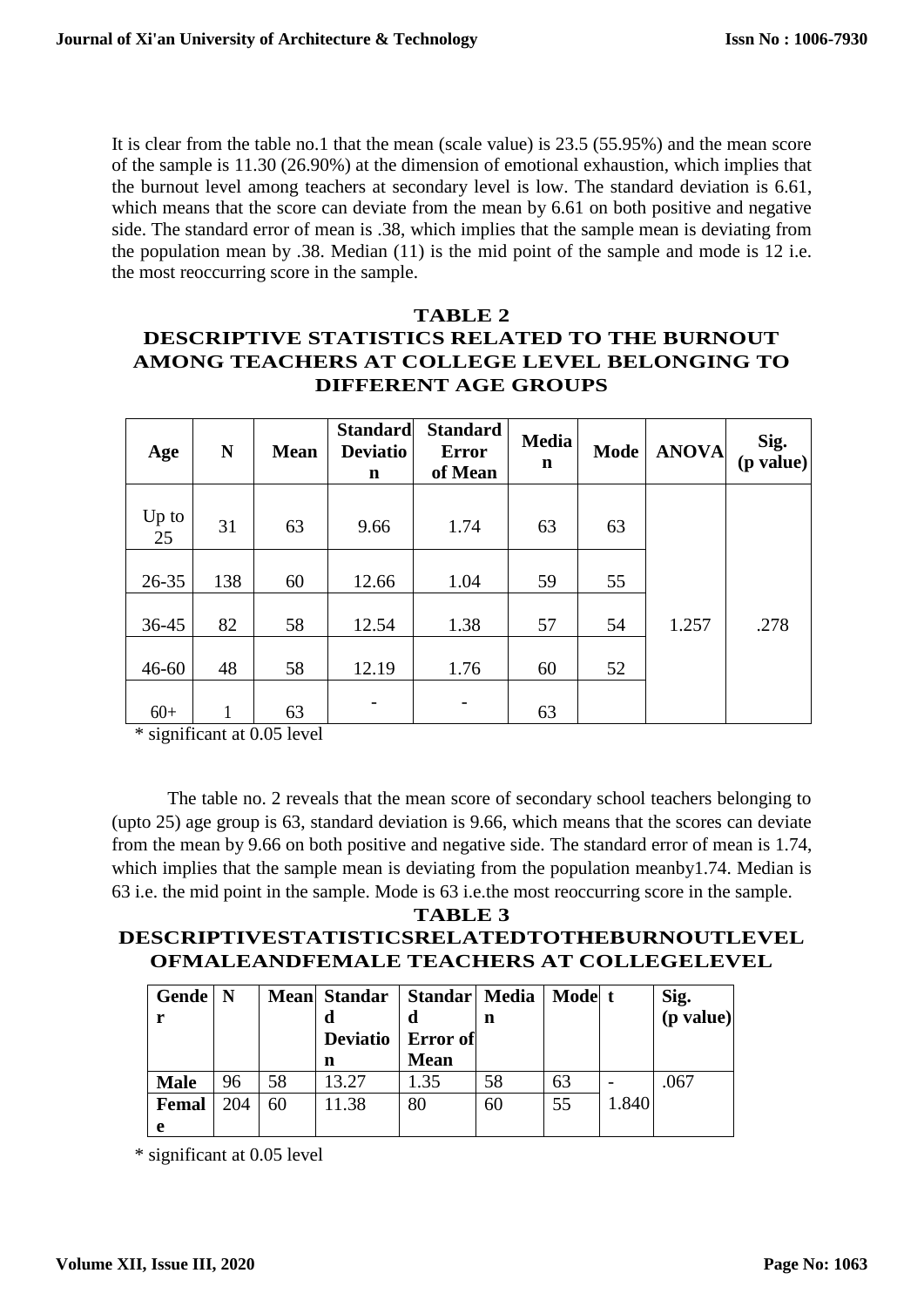It is clear from the table 3 the mean score of the male teachers is 58, standard deviation is 13.27, which means that the scores can deviate from the mean by 13.27 on both positive and negative side. The standard error of mean is 1.35, which implies that the sample mean is deviating from the population mean by 1.35. Median is 58 i.e. the midpoint in the sample. Mode is 63 i.e. the most reoccurring score in the sample.

# **TABLE 4 DESCRIPTIVE STATISTICS RELATED TO THE BURN OUT LEVEL OF TEACHING EXPERIENCE AT COLLEGE LEVEL**

| Years<br>of<br><b>Experie</b> | N   | <b>Mean</b> | <b>Standar</b><br>d<br><b>Deviatio</b> | <b>Standard</b><br><b>Error</b><br>of Mean | Media<br>n | Mode | <b>ANOV</b><br>A | Sig.<br>$(p \text{ value})$ |
|-------------------------------|-----|-------------|----------------------------------------|--------------------------------------------|------------|------|------------------|-----------------------------|
| nce                           |     |             | n                                      |                                            |            |      |                  |                             |
| < 5                           | 31  | 63          | 9.66                                   | 1.74                                       | 63         | 63   |                  |                             |
| $6 - 10$                      | 138 | 60          | 12.66                                  | 1.04                                       | 59         | 55   |                  |                             |
| $11 - 15$                     | 82  | 58          | 12.54                                  | 1.38                                       | 57         | 54   | 1.257            | .278                        |
| $>16$                         | 48  | 58          | 12.19                                  | 1.76                                       | 60         | 52   |                  |                             |

\* significant at 0.05 level

It is clear from the table 4 the mean score of the  $>5$  is 63, standard deviation is 9.66, which means that the scores can deviate from the mean by 9.66 on both positive and negative side. The standard error of mean is 1.74, which implies that the sample mean is deviating from the population mean by 1.74. Median is 63 i.e. the midpoint in the sample. Mode is 63 i.e. the most reoccurring score in the sample.

### **TABLE 5 DESCRIPTIVESTATISTICSRELATEDTOTHEBURNOUTLEVEL OFEDUCATION AT COLLEGE LEVEL**

| <b>Educa</b><br>tion                         | N   | <b>Mean</b> | <b>Standar</b><br>d<br><b>Deviatio</b><br>n | <b>Standard</b><br><b>Error</b><br>of Mean | <b>Media</b><br>$\mathbf n$ | <b>Mode</b> | <b>ANOV</b><br>A | Sig.<br>(p value) |
|----------------------------------------------|-----|-------------|---------------------------------------------|--------------------------------------------|-----------------------------|-------------|------------------|-------------------|
| <b>Maste</b><br>r                            | 31  | 63          | 9.66                                        | 1.74                                       | 63                          | 63          |                  |                   |
| <b>M.Phil</b>                                | 138 | 60          | 12.66                                       | 1.04                                       | 59                          | 55          |                  |                   |
| <b>Maste</b><br>r with<br><b>NET/S</b><br>et | 82  | 58          | 12.54                                       | 1.38                                       | 57                          | 54          | 1.257            | .278              |
| Ph.D                                         | 48  | 58          | 12.19                                       | 1.76                                       | 60                          | 52          |                  |                   |

\* significant at 0.05 level

It is clear from the table 5 the mean score of the master with NET/SET is 58, standard deviation is 12.54, which means that the scores can deviate from the mean by 12.54 on both positive and negative side. The standard error of mean is 1.38, which implies that the sample mean is deviating from the population mean by 1.38. Median is 57 i.e. the midpoint in the sample. Mode is 54 i.e. the most reoccurring score in the sample.